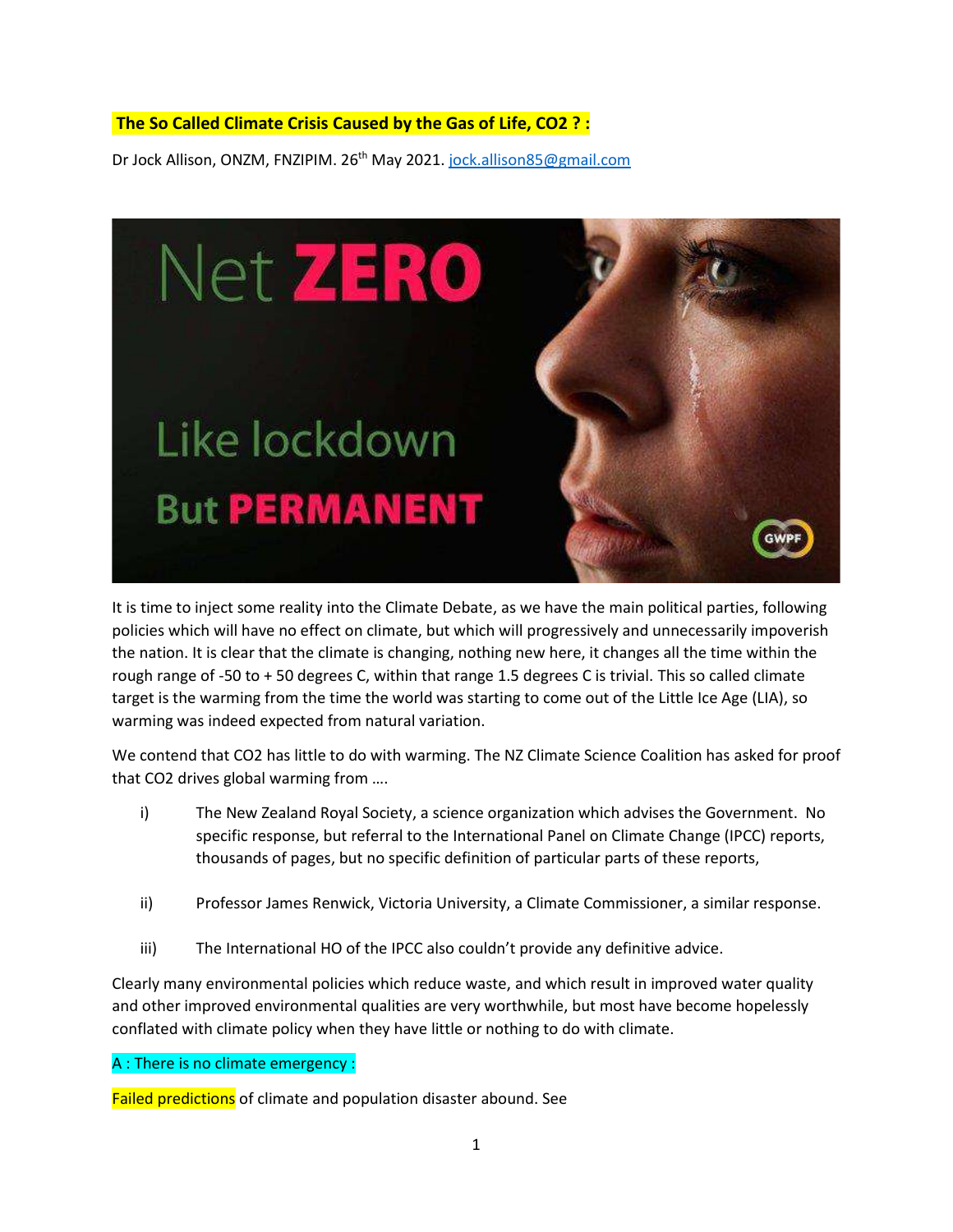[https://www.aei.org/carpe-diem/50-years-of-failed-doomsday-eco-pocalyptic-predictions-the-so-called](https://www.aei.org/carpe-diem/50-years-of-failed-doomsday-eco-pocalyptic-predictions-the-so-called-experts-are-0-50/)[experts-are-0-50/](https://www.aei.org/carpe-diem/50-years-of-failed-doomsday-eco-pocalyptic-predictions-the-so-called-experts-are-0-50/) Many examples, none correct.

The Climate Emergency is based on projections of computer models, which have thus far proved to be highly inaccurate. They are all running hot, reality is that there has been some warming, and that a warmer world is a lot more friendly place, that a cooler one.

Further increasing levels of CO2 are a good thing, as plant growth increases of about 30% are due to these increased levels since the mid 20<sup>th</sup> century. Importantly further increases in atmospheric CO2 will have only slight effects on global temperature, contrary to the alarmist claims of climate scientists.



<https://judithcurry.com/2015/12/17/climate-models-versus-climate-reality/> Actual temperatures are not anything like the computer model projections.



<sup>\*</sup> Assumes a climate sensitivity of 0.15°C/W/m2 following Lindzen and Choi, 2009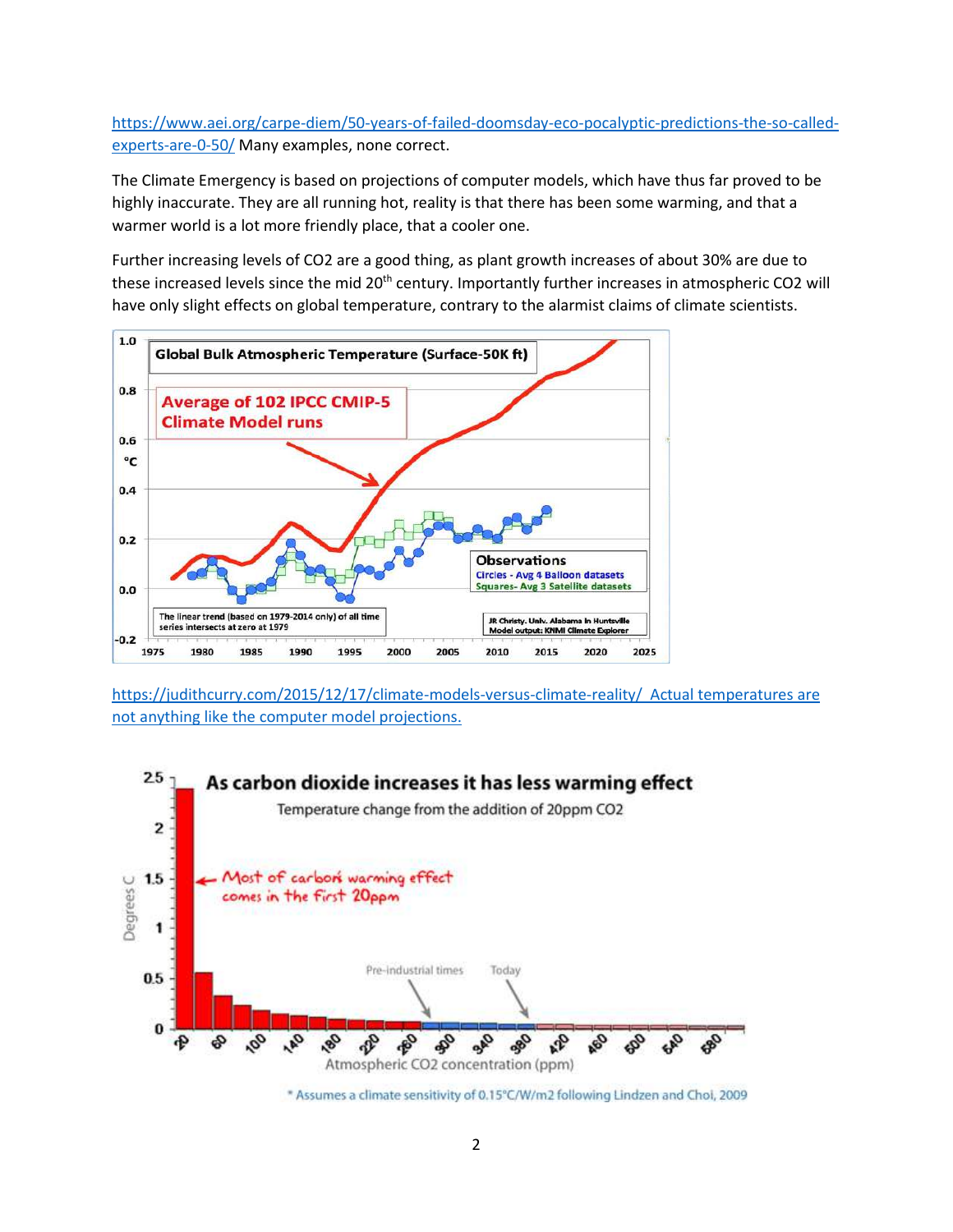## As CO2 increases there is less incremental effect with each successive increase.

There is nothing unusual about the warming that has been observed since the depth of the Little Ice Age (LIA), I repeat nothing unusual at all, natural variation will describe the present climate, and the level of CO2 in the atmosphere, We are in a Carbon (CO2) Drought in fact, as that relates to plant growth. The following figures show this.

Climate change bureaucrats seem blissfully unaware of the situation illustrated above, and policy is made on the basis of the climate computer models which project nowhere near reality.



Global Temperature Variation Over the Last 10,000 Years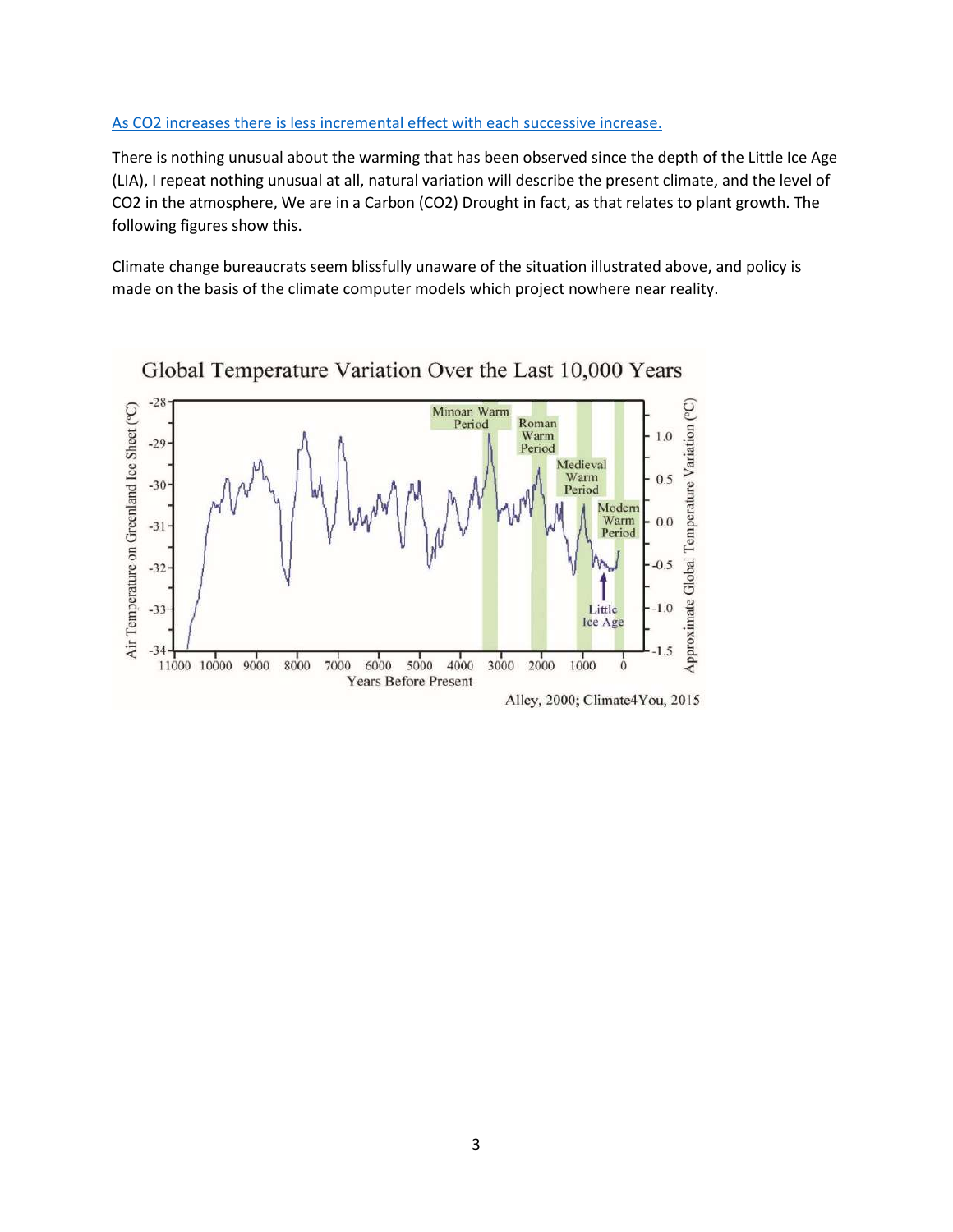

<https://www.economicsjunkie.com/the-golbal-warming-catastrophe-in-charts/>

The temperature of ice cores are recognized scientifically as representing the historical climate at the time. **CLEARLY THE PRESENT WARMING IS OF NO CAUSE FOR CONCERN.**

In the past 6 months, the temperature of the lower atmosphere has fallen by 0.45 degrees C as measured by satellites, the most accurate measurement of world temperature, as they cover a much larger percentage of the globe and are not constantly adjusted as is the case with the land based records. Perhaps the likelihood of the world cooling over the next millennium or a stabilization of temperature , is more likely than continuing warming?

Perhaps the best summary of the present state of climate science comes from a brief prepared by three US Professors for a Californian Judge to assist him in his court deliberations ….. The main conclusions were ….. <https://www.masterresource.org/debate-issues/climate-alarmism-reconsidered/>

- 1. The climate is always changing, changes like those in the past half-century are common in the geological record, driven by natural phenomena,
- 2. Human influences on the climate are small, (1%) perturbation of natural energy flows,
- 3. It is not possible to tell how much of the modest warming is due to humans,
- 4. There have been no detrimental changes in the most salient climate variables, and today's projections of future changes are highly uncertain.

B: How did we get to a situation where "Humans are the Cause of Global Warming" as climate policy for Governments world-wide?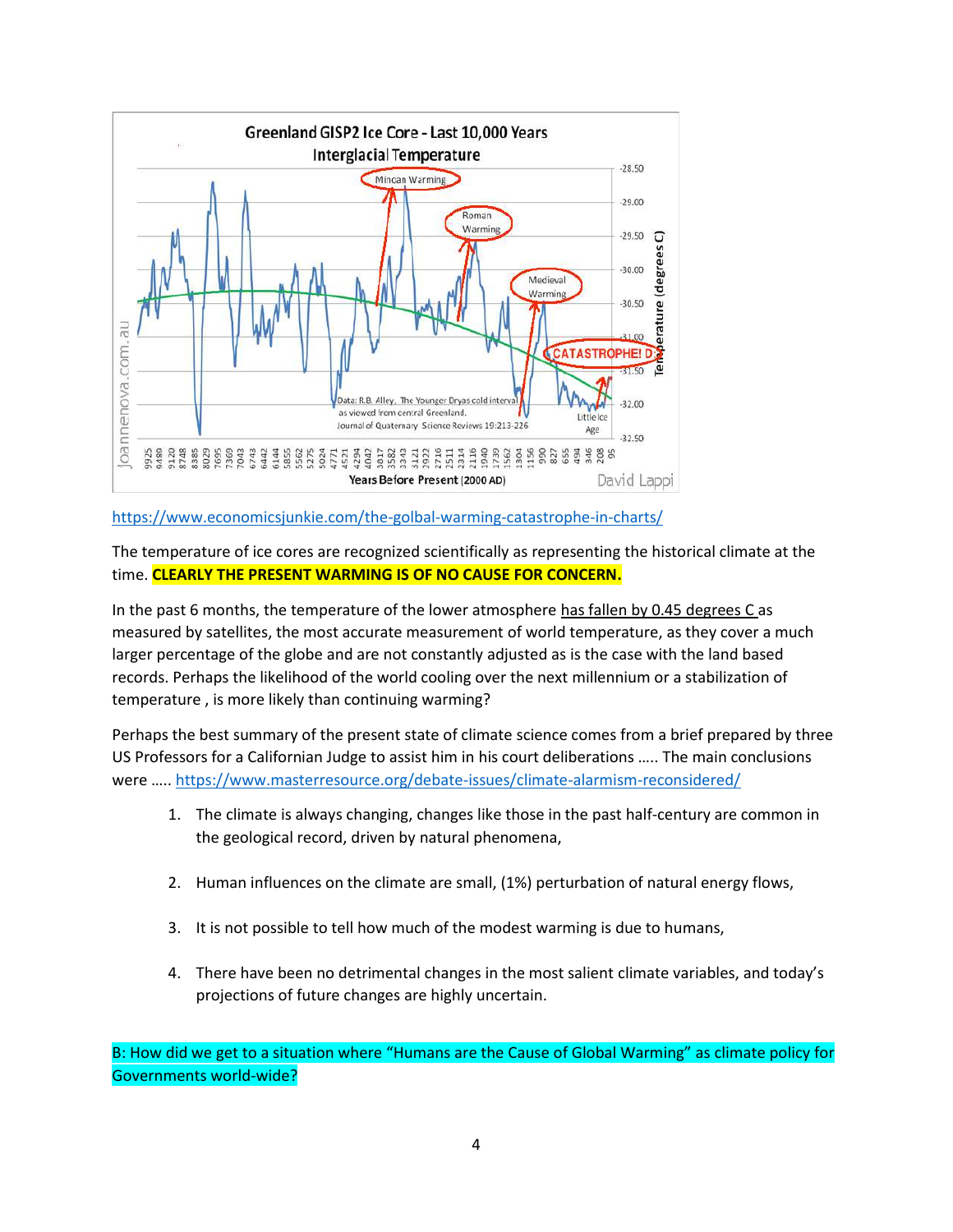A very good treatise of the continuing initiation of and continuing global climate alarmism is in the following link, quite long but very readable from a prominent journalist ….. <https://www.thegwpf.org/content/uploads/2018/02/Groupthink.pdf>

1. Jim Hansen (regarded as "the Father of Global warming") addressed the US Congress 1988, 33 years ago, and his claims of the climate emergency coming have come to very little. See link below.



[https://wattsupwiththat.com/2018/06/30/analysis-of-james-hansens-1988-prediction-of-global](https://wattsupwiththat.com/2018/06/30/analysis-of-james-hansens-1988-prediction-of-global-temperatures-for-the-last-30-years/)[temperatures-for-the-last-30-years/](https://wattsupwiththat.com/2018/06/30/analysis-of-james-hansens-1988-prediction-of-global-temperatures-for-the-last-30-years/) He said that the world was warming rapidly and that there was already a strong "human footprint", the start of great alarm.

2. The IPCC was formed in 1988 by the UNEP (UN Environmental Programme) and the WMO (World Meterological Programme) with the Mandate …..

*for the purpose of assessing "the scientific, technical and socioeconomic information relevant for the understanding of the risk of human-induced climate change. It does not carry out new research nor does it monitor climate-related data. It bases its assessment mainly on published and peer reviewed scientific technical literature." The goal of these assessments is to inform international policy and negotiations on climate-related issues*.

Note : there is no mandate to look at the natural variation in climate, thus we get the total all consuming interest in "human induced" climate change, and this continues to this day. If there was no human signal detected in observed warming , then there would be no requirement for the huge continuing government (world-wide) research expenditure and now expenditure on reducing emissions. No "human signal" no need for the \$ billions going into the climate industry.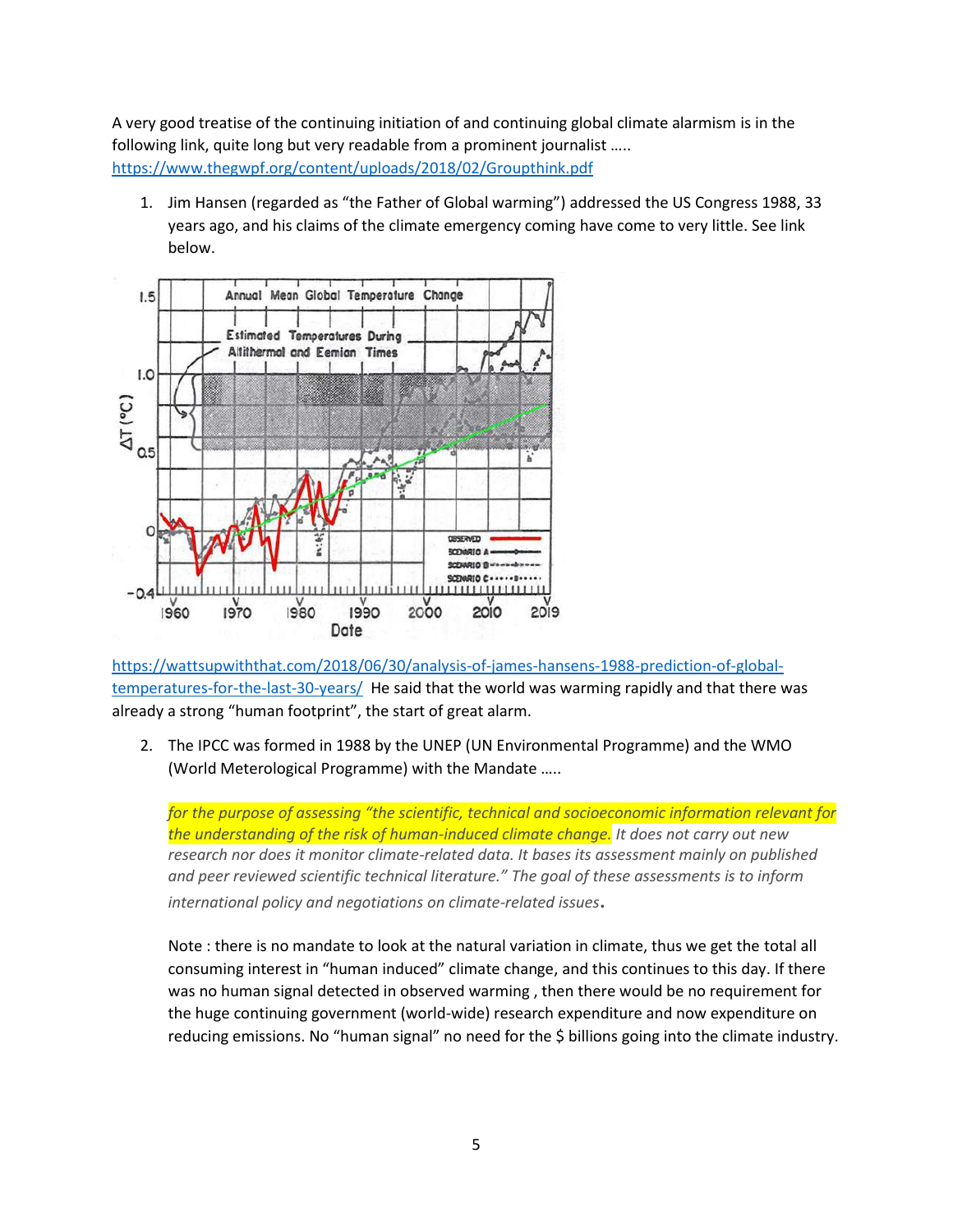At the Ro Earth Summit in 1992, 154 countries (governments) signed up to the "humans are the cause of global warming" mantra, even with no scientific proof, this was indeed exciting for the Govt bureaucrats.

- 3. Five IPCC Reports, 1992, 1996, 2001, 2007, 2014, and 2022? to come. The IPCC theoretically assesses all the scientific literature, but does not, and has not considered any published and unpublished scientific information which suggests that humans do not have a major effect on climate through CO2 emissions.
- 4. Global Warming, now Climate Change, and often now termed Climate Disruption, has clearly become Government Policy world-wide, and Governments pay all of the public sector through
	- …. i) government departments, ii) the education sector, primary, secondary and tertiary (universities), we have had 3 decades of educational indoctrination at all levels. iii) all of the Government Research Institutes, iv, all of the research grants in the climate area, so

Any scientists and or professionals who have an alternative view, will be ostracized by scientific colleagues or eventually will lose their job / living. Many examples of this.

Any science which doesn't agree with the World / Government "party line" is not considered / ridiculed and the classification of "climate deniers" and other derogatory terminology is used as a strategy to avoid engaging in realistic discussion. Generally Government (including University) scientists refuse to even discuss any information which doesn't agree with their science / government view. You send information and the classic response from government bureaucrats, who in fact have a bereft knowledge of the science, is "we accept the findings of the IPCC".

5. There has been intense Government interest in reducing CO2 and other Greenhouse Gas (GHG) emissions since the 1992 Rio Earth Summit. Alas, since 1990 World emissions have increase by about 65%, and atmospheric CO2 by a further 20%. Thus many world agreement and programmes undertaken by various governments have been very expensive but completely ineffective. See below ….. of course we are saying increased CO2 is a good thing!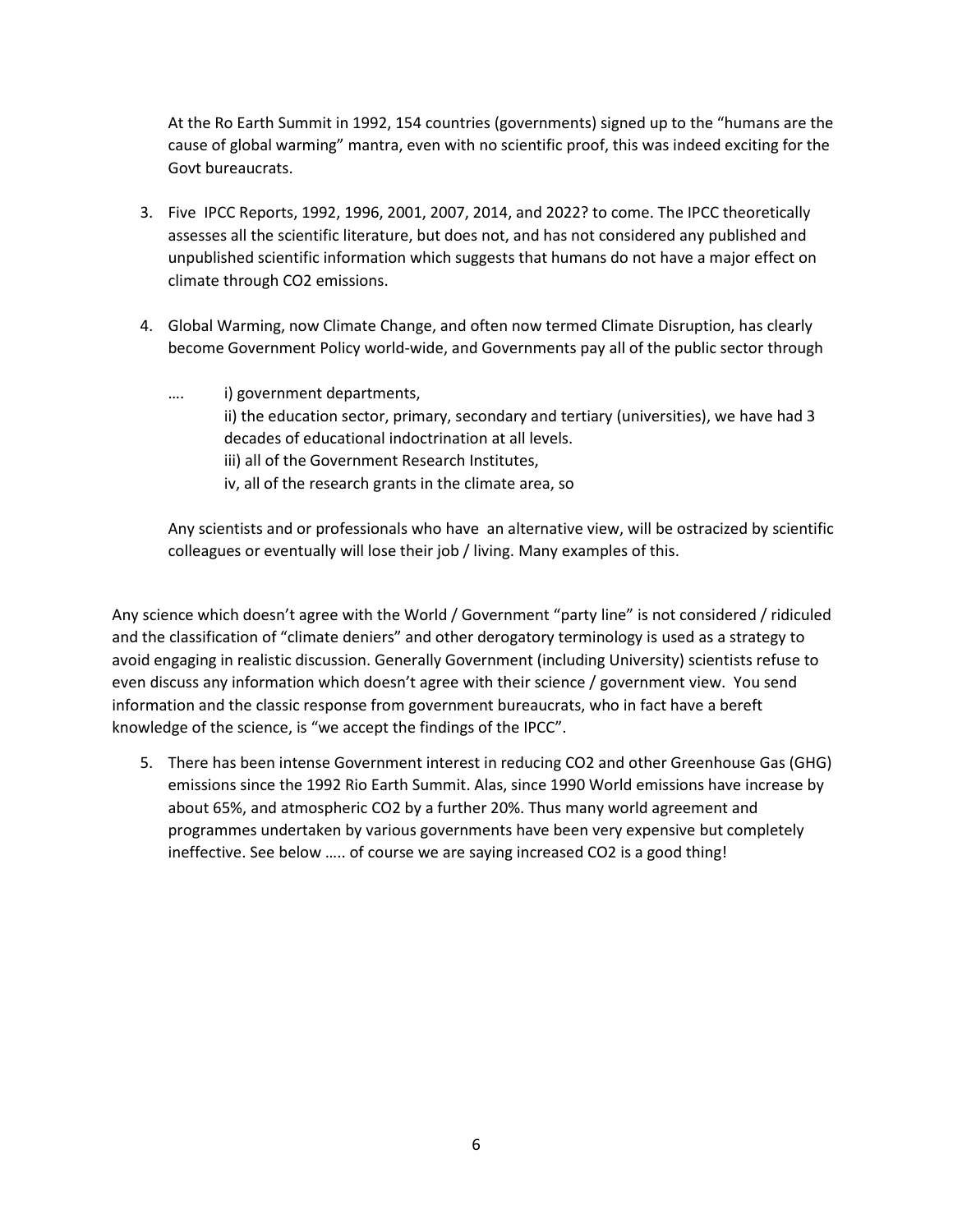

## C : New Zealand Government and Climate Commission Impositions Will Make no Difference to Climate :

The most recent international Agreement, Paris 2015, is supposed to be the way forward to reduce the world emissions of Greenhouse Gases (GHGs). Few countries are meeting their commitments through this agreement, and most of the undeveloped world (60% of the world's emissions gets a free pass at least until 2030 and beyond so that they may continue their development and increase the standard of living of their people.

China, presently 29% of the world's emissions has stated she will double emissions by 2030, India, now 7% of world emissions has said she will triple emissions by 2030, and the rest of the undeveloped world might be guessed to produce another 10% rise in world emissions by 2030. 29 + 14 + 10 = 53% rise, so much for reducing world emissions, at least until after 2030.

Lomborg has published information illustrating that in the event all countries reduce their emissions to ne zero by 2100 this will have virtually no effect on climate.

What are we all doing?, …………

- a) Governments reducing emissions to presumably stop the world heating up, when
- b) There is no good scientific evidence that the world is heating up due to humans anyway!
- c) How to spend many billions for no effect? No good evidence that reducing CO2 will affect temperature in the world, let alone local reductions in CO2 (New Zealand with an estimated 0.17% of world emissions) affecting the NZ Climate, as is implied by media, and believed by many of the public?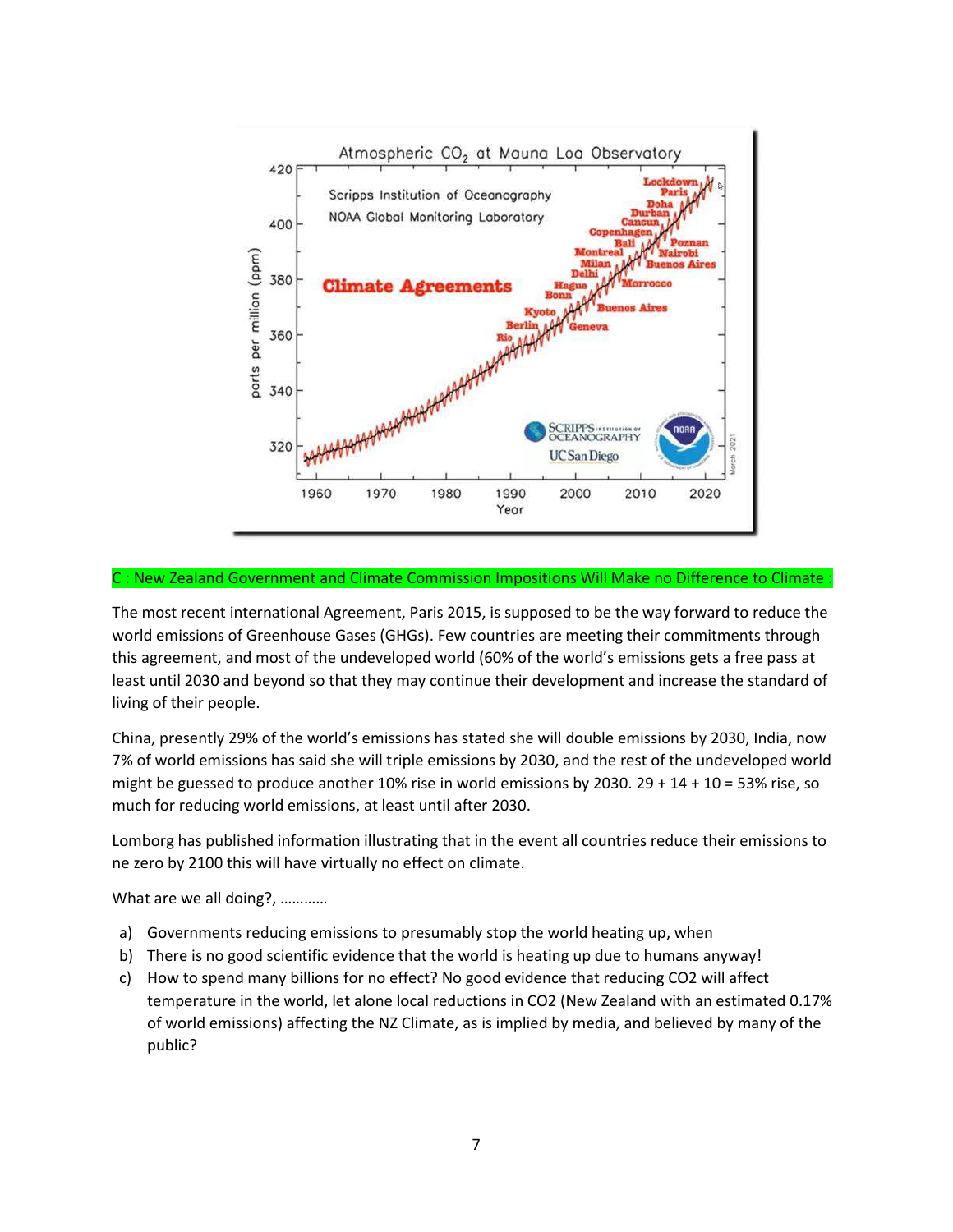

**Figure : The global temperature change from pre-industrial, for the Do Nothing (RCP8.5) scenario, for the global promises for Paris and for Paris extended for 70 more years, as run on MAGICC.**

Note : The RCP 8 Scenario is not likely at all, and MAGICC is an accepted (By the climate establishment) climate computer model. Paris commitments which are proving difficult or impossible for most countries will result in less than a 1/10<sup>th</sup> of a degree reduction in warming by 2100, why bother?

- d) The Climate Commission has few relevant skills, has 4 alarmist Commissioners from the public sector, a Chair totally confident of the need for "de-carbonisation", bolstered by a Govt subsidized, compliant, climate ignorant and alarmist media,
- e) We have now had 3 decades of the education system teaching our young people, who now don't know any better,
- f) **There is no understanding (or want of understanding of the general public about the costs of the adopted policies, but what is clear is that the burden will be much more on the lower income strata.**
- g) **There is no understanding that a significant part of the agricultural industries will be heavily impacted, the industry which is the most important underpinning industry for the NZ economy.**

## D : What can you or we do about it?

In my opinion, there is little likelihood that scientific debate will be allowed to happen, and thus the information provided, will be only useful for the understanding for other action.

It is my view that the general public and the politicians (both government and industry organisations) have to be made aware as uncomfortably as possible that the basis of the policy on global warming is unacceptable, due to the fact that ……..

a) The costs expected to be born by the public are unaffordable, and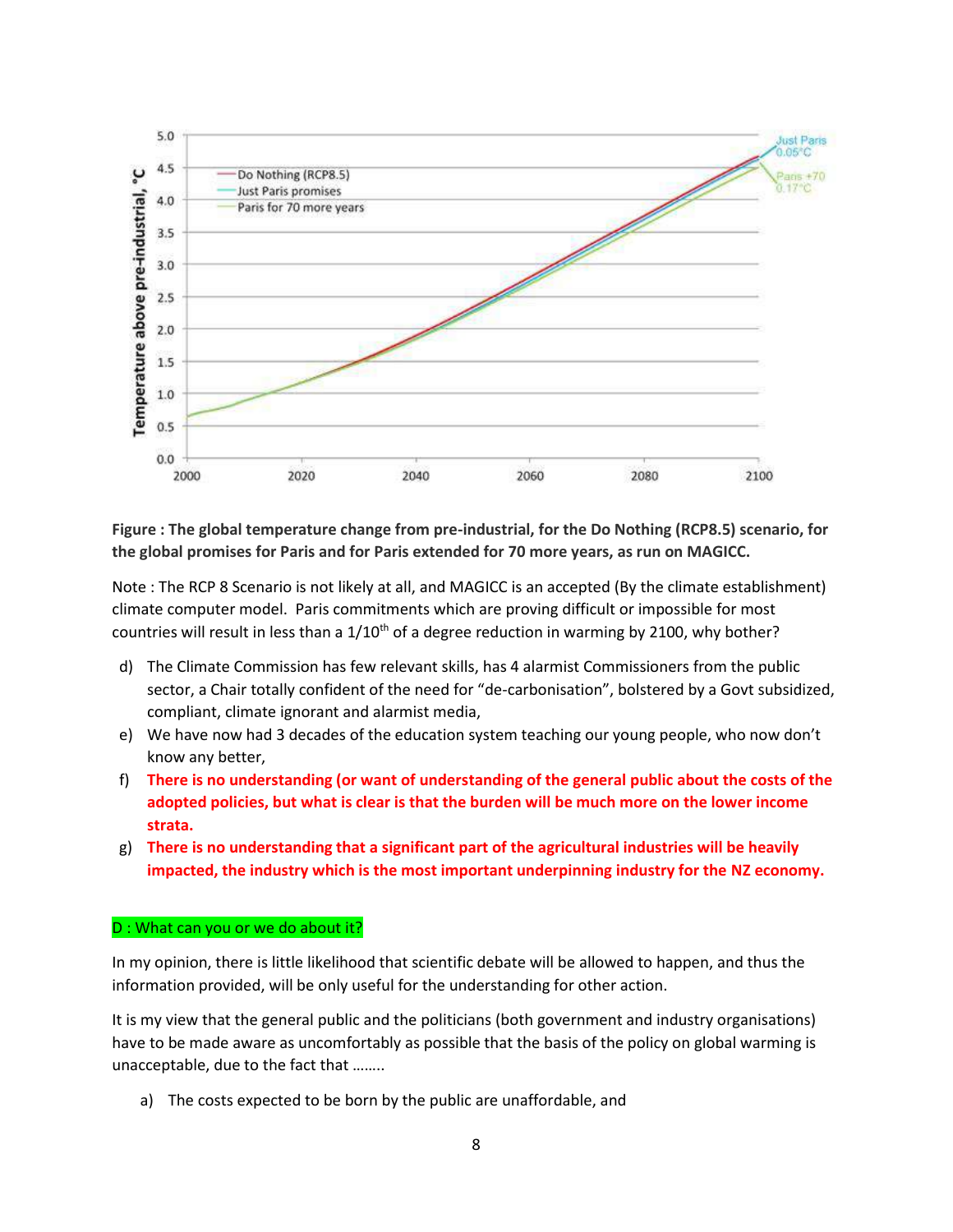- b) The policy of emissions reductions will be ineffective, results barely discernable.
- c) Any ideas that you will be able to get any discussion of the scientific basis of climate change through the media and or the scientific organisations, and or the Farmer Political Institutions that represent all or some of you are misguided. The train has left the station adoption and the expense of programmes which will have no other effect other than reduce the size of your industry, and the income you will derive from your farming endeavours, plus lower the general standard of living of all New Zealanders.

You as representatives of the Primary Industries have been abysmally represented by your own organisations, ie. Federated Farmers, Beef & Lamb, Dairy NZ, Fonterra, your meat companies Silver Fern Farms, the Alliance etc. All of these organisations have a very poor understanding of the science, and have not been wanting to get offside with the Government (both main parties). This has resulted in apparent agreement between Government and all the main industries in New Zealand, a most unsatisfactory situation.

The only way forward is to shake up some form of politics through protest, soundly based on science of course. There are already several examples of this in Europe and South America. Dutch Farmers were expected by the courts to reduce cow numbers by up to 50% and to reduce nitrogen fertilizer use. Protests have modified that, see …

<https://www.youtube.com/watch?v=uBos2a7CsrE> , similar protests in Germany and France. These guys know how to protest!

In Chile only modest increases in fares for public transport caused a National Emergency, see [https://www.telegraph.co.uk/news/2019/10/19/state-emergency-chile-violent-protests-sweep](https://www.telegraph.co.uk/news/2019/10/19/state-emergency-chile-violent-protests-sweep-across-capital/#:~:text=Angry%20mobs%20of%20protesters,of%20South%20America)[across-](https://www.telegraph.co.uk/news/2019/10/19/state-emergency-chile-violent-protests-sweep-across-capital/#:~:text=Angry%20mobs%20of%20protesters,of%20South%20America)

[capital/#:~:text=Angry%20mobs%20of%20protesters,of%20South%20America's%20wealthiest%](https://www.telegraph.co.uk/news/2019/10/19/state-emergency-chile-violent-protests-sweep-across-capital/#:~:text=Angry%20mobs%20of%20protesters,of%20South%20America) [20country.](https://www.telegraph.co.uk/news/2019/10/19/state-emergency-chile-violent-protests-sweep-across-capital/#:~:text=Angry%20mobs%20of%20protesters,of%20South%20America) This is thus far not the New Zealand way, but the draconian policies being progressively forced on us do require a reassessment of the situation.

E : Just to Make You All Comfortable : Climate Policy is all about Redistribution of Wealth

Very Senior People in the United Nations Have Stated that Climate Policy Has Nothing to Do With Climate . Christina Figueras who was the top official for the United Nations at the time of negotiatian of the Paris Agreement has stated "This is probably the most difficult task we have ever given ourselves, which is to intentionally transform the economic development model for the first time in human history." Code for getting rid of Capitalism, as further illustrated by ….

*Climate policy has almost nothing to do anymore with environmental protection, says the German economist and IPCC official Ottmar Edenhofer. The next world climate summit in Cancun is actually an economy summit during which the distribution of the world's resources will be negotiated.*

A Final Quotation :

*What historians will definitely wonder about in future centuries is how deeply flawed logic, obscured by shrewd and unrelenting propaganda, actually enabled a coalition of powerful special interests to convince nearly everyone in the world that carbon dioxide from human industry was a dangerous, planet-destroying toxin.*